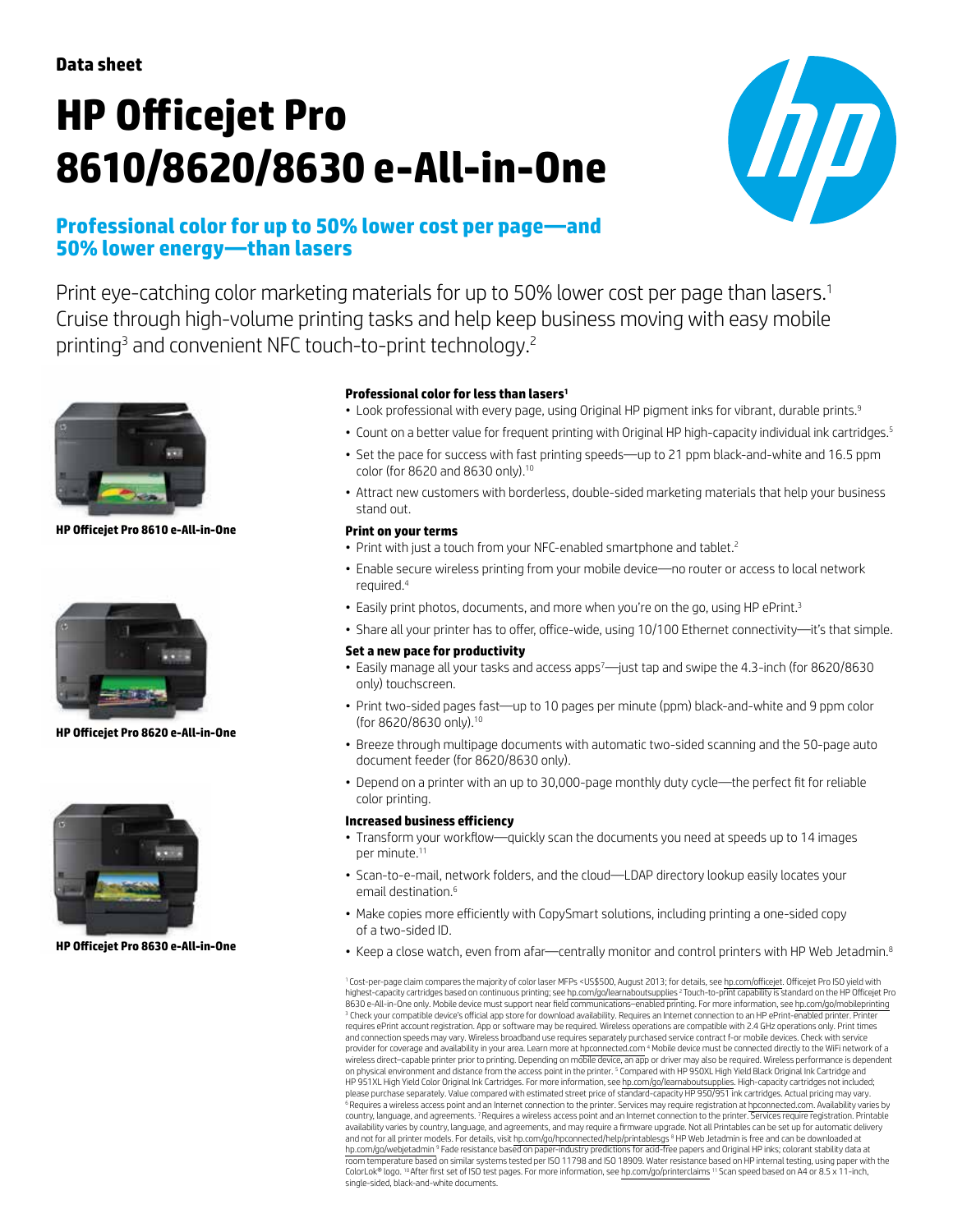# **HP Officejet Pro 8610/8620/8630 e-All-in-One Printer**

- 1 50-sheet ADF (HP Officejet Pro 8620 and 8630 models)
- 2 Plate glass color scanner handles up to 8.5 x 14 in (215 x 355 mm)<sup>4</sup> paper
- 3 4.3-inch (10.9 cm) touchscreen color graphic display (8620/8630 models)
- 4 Easy access USB port to print from and save scans to a flash drive
- 5 150-sheet output tray
- 6 250-sheet input tray
- 7 2nd 250-sheet paper tray<sup>3</sup>
- 8 Automatic two-sided printing
- 9 600 MHz processor, 128 MB RAM
- 10 Integrated 802.11b/g/n wireless networking
- 11 RJ-11 fax modem ports (2)
- 12 Ethernet network port for easy sharing
- 13 Hi-Speed USB 2.0 printing port
- 14 Power connection



**Front view**



**Back view**

# **Series at a glance**



8





| Model                                | HP Officejet Pro 8610 e-All-in-One                         | HP Officejet Pro 8620 e-All-in-One                                                          | HP Officejet Pro 8630 e-All-in-One                                             |
|--------------------------------------|------------------------------------------------------------|---------------------------------------------------------------------------------------------|--------------------------------------------------------------------------------|
| <b>Part number</b>                   | A7F64A                                                     | A7F65A                                                                                      | A7F66A                                                                         |
| <b>Functions</b>                     | Print, copy, scan, fax, web                                | Print, copy, scan, fax, web                                                                 | Print, copy, scan, fax, web                                                    |
| Print speed (letter/A4) <sup>1</sup> | Up to 19 ppm black, up to 14.5 ppm color                   | Up to 21 ppm black, up to 16.5 ppm color                                                    | Up to 21 ppm black, up to 16.5 ppm color                                       |
| <b>Control panel</b>                 | 2.65-inch (6.75 cm) color touchscreen                      | 4.3-inch (10.9 cm) color touchscreen                                                        | 4.3-inch (10.9 cm) color touchscreen                                           |
| <b>Print input capacity</b>          | 250                                                        | 250                                                                                         | 500, 500 (includes 2nd 250-sheet tray)                                         |
| <b>ADF input capacity</b>            | 35                                                         | 50                                                                                          | 50                                                                             |
| <b>Mobile printing capability</b>    | HP ePrint, Apple AirPrint™, HP wireless<br>direct printing | HP ePrint, Apple AirPrint™, HP wireless<br>direct printing, NFC touch-to-print <sup>2</sup> | HP ePrint, Apple AirPrint™, HP wireless<br>direct printing, NFC touch-to-print |
| <b>Additional features</b>           | <b>NA</b>                                                  | Legal size glass scanning bed                                                               | Legal size glass scanning bed, includes spare<br>set of color cartridges       |

<sup>1</sup> Measured using ISO/IEC 24734, excludes first set of test documents. For more information see [hp.com/go/printerclaims](http://hp.com/go/printerclaims). Exact speed varies depending on the system configuration, software application, driver, and document information, see [hp.com/go/mobileprinting](http://hp.com/go/mobileprinting) <sup>3</sup> Optional in HP Officejet Pro 8610 e-All-in-One and HP Officejet Pro 8620 e-All-in-One. Standard in HP Officejet Pro 8630 e-All-in-One. " Only for HP Officejet Pro 8620 e-All-in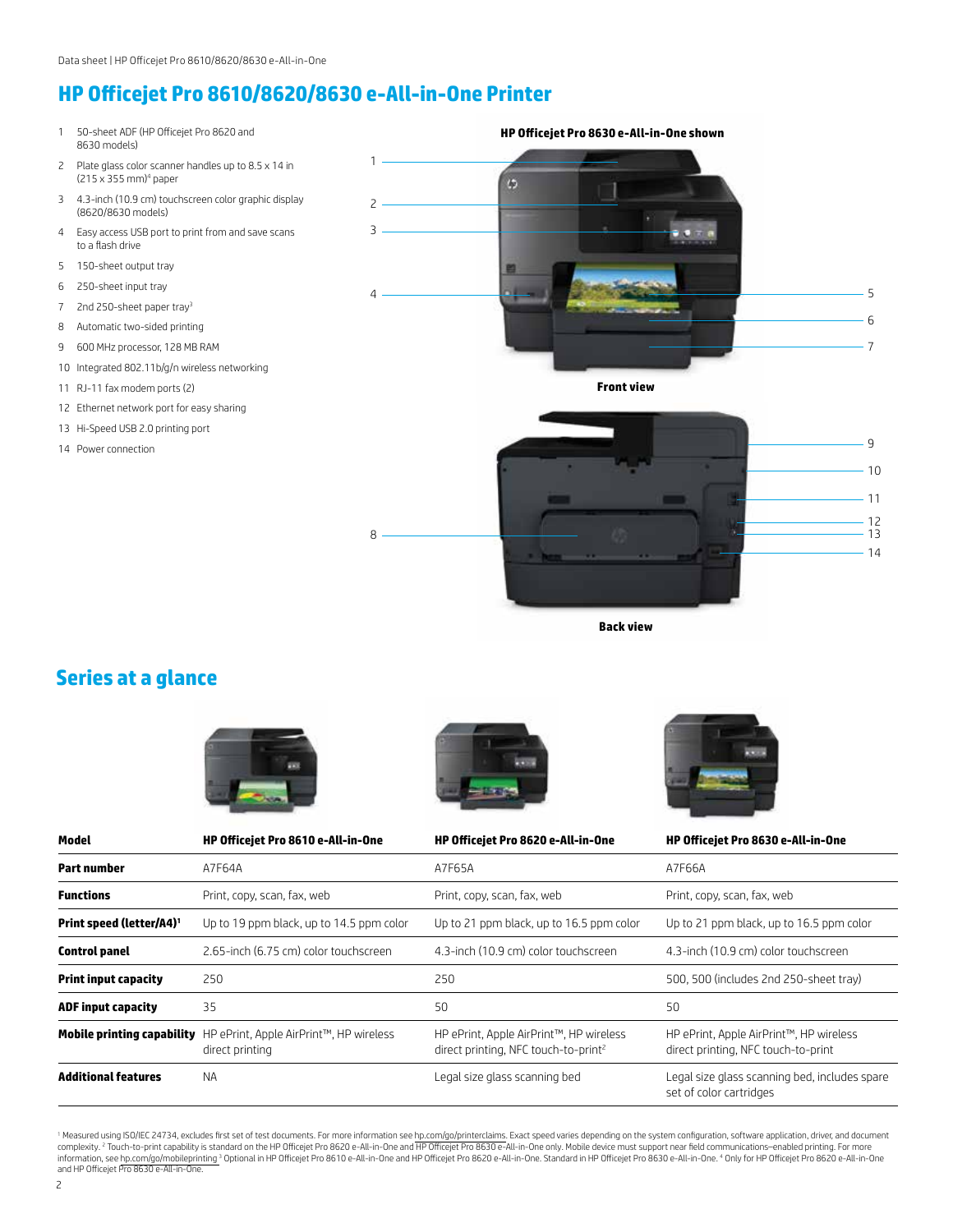## **HP Services**

Downtime can have serious consequences, so HP provides support beyond the standard warranty. You benefit from reduced risk, maximized uptime, predictable service delivery and no unbudgeted repair costs.

HP Care Pack Services provide comprehensive suite of protection services designed to keep HP Hardware and software up and running so employees can stay productive.

#### **Business Priority Next Day Exchange:**

Support technician will arrange the shipment of a replacement printer to customer business site to arrive the next business day. Cost of shipping included in Care Pack.

#### **Business Priority Next Day Onsite**

**Exchange:** Support technician will arrange shipment of a replacement printer along with a visit from an HP Authorized Representative to install and exchange the device at customer business site.

For care pack availability visit: [hp.com/go/cpc](http://hp.com/go/cpc)











## **Top Features**

Showcase your business, and make a professional impression with high-quality color printing for up to 50% lower cost per page than lasers.<sup>1</sup>

Print from your smartphone, tablet, and notebook across the office or on the go.<sup>3</sup> It's simple and direct—even without a network—using wireless options or NFC touch-to-print technology.<sup>2,3,4</sup> Use Ethernet for wired connectivity.

Handle more tasks without slowing down. Help enable business growth with an e-all-in-one you can count on to be easy to use for every task.

Make the most of your workday with smart features that help build office efficiency. Create quick scans and send them where they need to go—directly at your e-all-in-one.<sup>5</sup> Centrally monitor and control printers from afar with HP Web Jetadmin.6

| Accessories |                                                            |  |  |
|-------------|------------------------------------------------------------|--|--|
| A8Z70A      | HP Officejet Pro 250-sheet Paper Tray (for 8610/8620 only) |  |  |
| Supplies    |                                                            |  |  |
| CN049AN     | HP 950 Black Officejet Ink Cartridge (~1,000 pages)        |  |  |
| CN050AN     | HP 951 Cyan Officejet Ink Cartridge (~700 pages)           |  |  |
| CN051AN     | HP 951 Magenta Officejet Ink Cartridge (~700 pages)        |  |  |
| CN052AN     | HP 951 Yellow Officejet Ink Cartridge (~700 pages)         |  |  |
| CN045AN     | HP 950XL Black Officejet Ink Cartridge (~2,300 pages)      |  |  |
| CN046AN     | HP 951XL Cyan Officejet Ink Cartridge (~1,500 pages)       |  |  |
| CN047AN     | HP 951XL Magenta Officejet Ink Cartridge (~1,500 pages)    |  |  |
| CN048AN     | HP 951XL Yellow Officejet Ink Cartridge (~1,500 pages)     |  |  |
| Services    |                                                            |  |  |

#### **HP Officejet Pro 8610 e-All-in-One Printer**

| <b>UQ206E</b>                                     | HP 2-Year Care Pack Business Priority Support with Next Business Day Exchange |  |  |  |  |
|---------------------------------------------------|-------------------------------------------------------------------------------|--|--|--|--|
| <b>UQ207E</b>                                     | HP 3-Year Care Pack Business Priority Support with Next Business Day Exchange |  |  |  |  |
| U0219E                                            | HP 4-Year Care Pack Business Priority Support with Next Business Day Exchange |  |  |  |  |
| <b>U6M50E</b>                                     | HP 2-Year Care Pack Business Priority Support with Onsite Exchange            |  |  |  |  |
| <b>U6M51E</b>                                     | HP 3-Year Care Pack Business Priority Support with Onsite Exchange            |  |  |  |  |
| <b>U6M52E</b>                                     | HP 4-Year Care Pack Business Priority Support with Onsite Exchange            |  |  |  |  |
| HP Officejet Pro 8620 e-All-in-One Printer        |                                                                               |  |  |  |  |
| <b>UQ208E</b>                                     | HP 2-Year Care Pack Business Priority Support with Next Business Day Exchange |  |  |  |  |
| <b>UQ209E</b>                                     | HP 3-Year Care Pack Business Priority Support with Next Business Day Exchange |  |  |  |  |
| <b>U0210E</b>                                     | HP 4-Year Care Pack Business Priority Support with Next Business Day Exchange |  |  |  |  |
| <b>U6M53E</b>                                     | HP 2-Year Care Pack Business Priority Support with Onsite Exchange            |  |  |  |  |
| <b>U6M54E</b>                                     | HP 3-Year Care Pack Business Priority Support with Onsite Exchange            |  |  |  |  |
| <b>U6M55E</b>                                     | HP 4-Year Care Pack Business Priority Support with Onsite Exchange            |  |  |  |  |
| <b>HP Officeiet Pro 8630 e-All-in-One Printer</b> |                                                                               |  |  |  |  |
| UQ211E                                            | HP 2-Year Care Pack Business Priority Support with Next Business Day Exchange |  |  |  |  |
| <b>UQ212E</b>                                     | HP 3-Year Care Pack Business Priority Support with Next Business Day Exchange |  |  |  |  |
| U0213E                                            | HP 4-Year Care Pack Business Priority Support with Next Business Day Exchange |  |  |  |  |
| <b>U6M56E</b>                                     | HP 2-Year Care Pack Business Priority Support with Onsite Exchange            |  |  |  |  |
| <b>U6M57E</b>                                     | HP 3-Year Care Pack Business Priority Support with Onsite Exchange            |  |  |  |  |
| <b>U6M58E</b>                                     | HP 4-Year Care Pack Business Priority Support with Onsite Exchange            |  |  |  |  |

<sup>1</sup> Cost-per-page claim compares the majority of color laser MFPs <US\$500, August 2013; for details, see [hp.com/officejet](http://hp.com/officejet). Officeiet Pro ISO yield with highest-capacity cartridges based on continuous printing; see [hp.com/go/learnaboutsupplies](http://hp.com/go/learnaboutsupplies) <sup>2</sup> Touch-to-print capability is standard on the HP Officejet Pro 8630 e-All-in-One only. Mobile device must support near field communications–enabled printing. For more information, see [hp.com/go/mobileprinting](http://hp.com/go/mobileprinting) <sup>3</sup> Check your compatible device's official app store for download availability. Requires an Internet connection to an HP ePrint-enabled printer. Printer requires ePrint account registration. App or software may be required. Wireless operations are compatible with 2.4 GHz operations only. Print times and connection speeds may vary. Wireless broadband use requires separately purchased service contract for mobile devices. Check with service provider for coverage and availability in your area. Learn more at [hpconnected.com](http://hpconnected.com) " Mobile device must be connected directly to the WiFi network of a wireless direct—capable printer prior to pr Internet connection to the printer. Services may require registration at [hpconnected.com](http://hpconnected.com). Availability varies by country, language, and agreements. <sup>6</sup> HP Web Jetadmin is free and can be downloaded at [hp.com/go/webjetadmin](http://hp.com/go/webjetadmin)